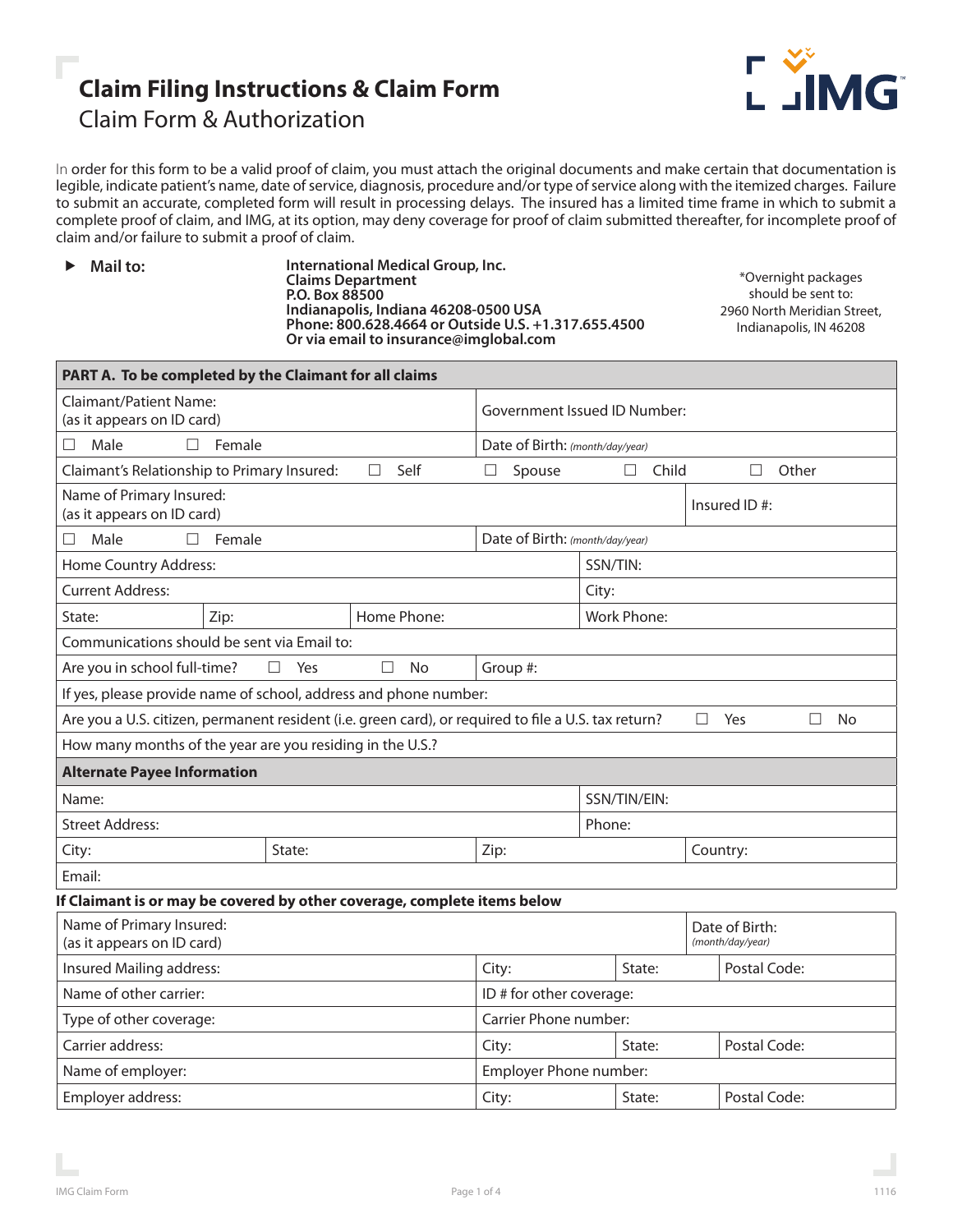## PART B. To be completed by the Claimant for each new condition, injury or illness (if you need additional space, please attach a separate sheet)

- 1. When did the first symptom of this condition begin? State the exact date if possible. (*month/day/year*)
- 2. How did the condition begin? State fully all symptoms and describe the condition in detail after it began. For accidents, include pertinent details such as how, when and where the accident occurred.

3. Have you ever had or been treated for this type of condition before?  $\Box$  Yes  $\Box$  No

4. List all the names and addresses of the providers you have seen for this condition.

5. What sickness, diseases, illnesses, injuries, or other physical, medical, mental or nervous disorder, conditions or ailments have you experienced during the last five years? Please provide the name and/or description of each condition, dates of treatment, and name and address of the facility and/or attending physician(s).

6. Is this condition the result of an accident, injury, or illness:

| a. | Related to employment? $\square$ Yes<br>No.<br>If yes, are you applying for Worker's Compensation benefits?<br>⊟ Yes                                           | No. |
|----|----------------------------------------------------------------------------------------------------------------------------------------------------------------|-----|
| b. | Involving a motor vehicle or another person's actions? $\Box$ Yes<br>No.<br>If yes, list the names of parties involved, insurance carriers and policy numbers. |     |

c. Was a report filed with any governmental or investigating entities?  $\Box$  Yes  $\Box$  No If yes, please identify the department and the address where it was filed.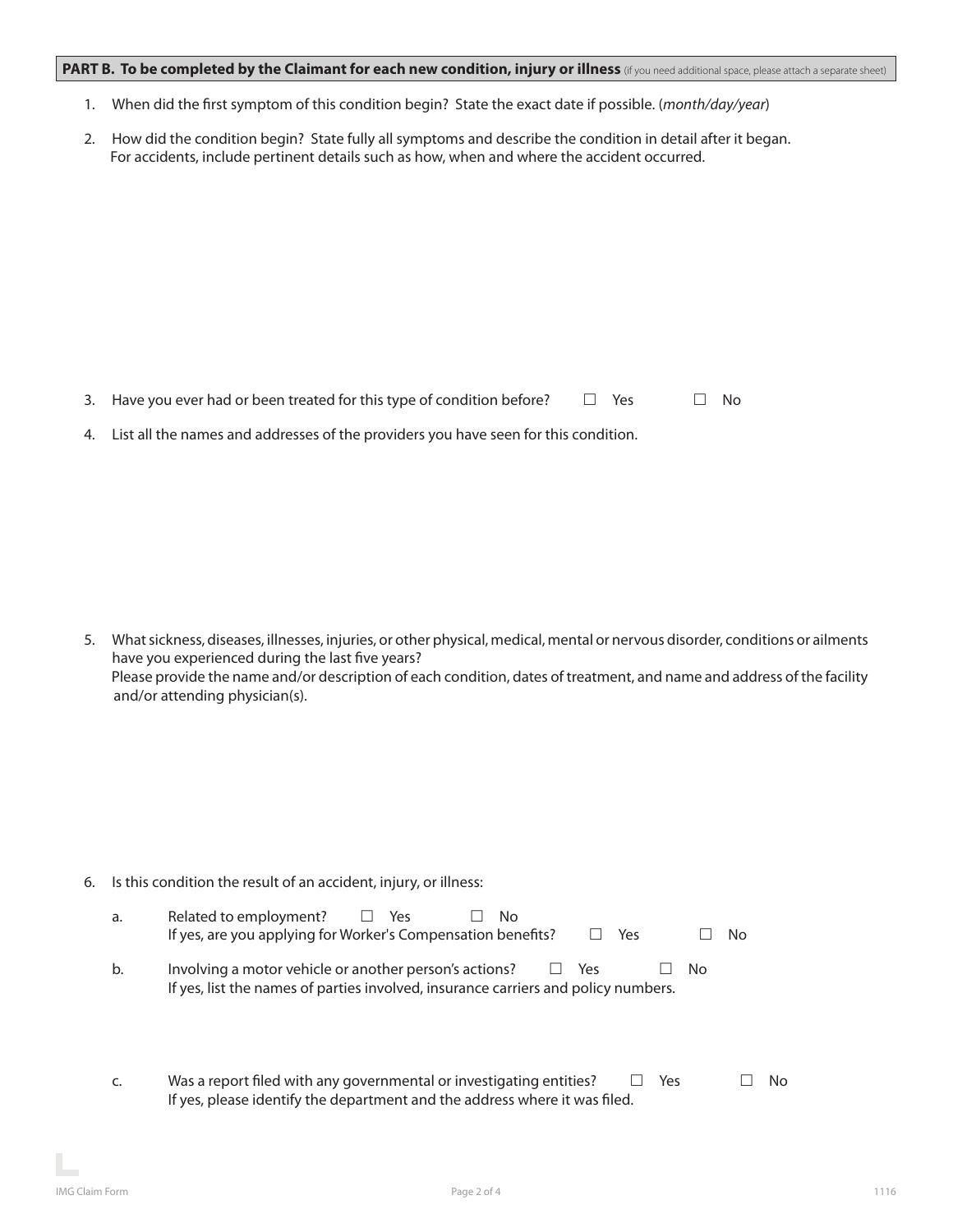| PART C. Complete for all treatment received outside of the United States                                                                            |                                                                                                                                         |                                                             |                                                                                                     |                  |                                       |                                |                                     |                 |  |  |
|-----------------------------------------------------------------------------------------------------------------------------------------------------|-----------------------------------------------------------------------------------------------------------------------------------------|-------------------------------------------------------------|-----------------------------------------------------------------------------------------------------|------------------|---------------------------------------|--------------------------------|-------------------------------------|-----------------|--|--|
| Date of service<br>(month/day/year)                                                                                                                 | Provider                                                                                                                                | What type of<br>service and/or<br>name of drug<br>provided? | What was the<br>illness/injury?                                                                     | City/<br>country | Type of<br>currency<br>paid or billed | Total charge<br>paid or billed | Converted to<br>US funds            | Office use only |  |  |
|                                                                                                                                                     |                                                                                                                                         |                                                             |                                                                                                     |                  |                                       |                                |                                     |                 |  |  |
|                                                                                                                                                     |                                                                                                                                         |                                                             |                                                                                                     |                  |                                       |                                |                                     |                 |  |  |
|                                                                                                                                                     |                                                                                                                                         |                                                             |                                                                                                     |                  |                                       |                                |                                     |                 |  |  |
|                                                                                                                                                     |                                                                                                                                         |                                                             |                                                                                                     |                  |                                       |                                |                                     |                 |  |  |
|                                                                                                                                                     |                                                                                                                                         |                                                             |                                                                                                     |                  |                                       |                                |                                     |                 |  |  |
|                                                                                                                                                     |                                                                                                                                         |                                                             |                                                                                                     |                  |                                       |                                |                                     |                 |  |  |
|                                                                                                                                                     |                                                                                                                                         |                                                             |                                                                                                     |                  |                                       |                                |                                     |                 |  |  |
|                                                                                                                                                     |                                                                                                                                         |                                                             |                                                                                                     |                  |                                       |                                |                                     |                 |  |  |
|                                                                                                                                                     |                                                                                                                                         |                                                             |                                                                                                     |                  |                                       |                                |                                     |                 |  |  |
| <b>PART D. Payment Details</b>                                                                                                                      |                                                                                                                                         |                                                             |                                                                                                     |                  |                                       |                                |                                     |                 |  |  |
| Make payment to the provider<br>$\Box$                                                                                                              |                                                                                                                                         |                                                             | If payment is to be paid to the provider, please ensure bank information is on the provider invoice |                  |                                       |                                |                                     |                 |  |  |
| Make payment to Primary Insured<br>$\Box$                                                                                                           |                                                                                                                                         |                                                             | Reimbursement Method                                                                                | $\Box$           | U.S. Dollar Check                     | $\Box$                         | Bank Wire Transfer (complete below) |                 |  |  |
| $\Box$                                                                                                                                              | Reimbursement Method<br>$\Box$<br>$\Box$<br>U.S. Dollar Check<br>Make payment to Alternate Payee<br>Bank Wire Transfer (complete below) |                                                             |                                                                                                     |                  |                                       |                                |                                     |                 |  |  |
| When possible, utilizing U.S. bank accounts is recommended to avoid unnecessary fees by the receiving bank. U.S. bank accounts (only) wires will be |                                                                                                                                         |                                                             |                                                                                                     |                  |                                       |                                |                                     |                 |  |  |

*completed via ACH which generally eliminates or reduces wire transaction fees.*

| Account Holder's Name - Must be: Principal Member (Policyholder)    |                                   |            |          |  |  |  |  |
|---------------------------------------------------------------------|-----------------------------------|------------|----------|--|--|--|--|
| <b>Bank Name:</b>                                                   |                                   |            |          |  |  |  |  |
| <b>Bank Address:</b>                                                | City:                             |            | Country: |  |  |  |  |
| Currency of Reimbursement:<br>Bank 9 digit ABA Number - U.S. Banks: |                                   |            |          |  |  |  |  |
| Bank 8 or 11 digit SWIFT Code - Non- U.S. Banks:                    |                                   | SORT code: |          |  |  |  |  |
| Bank account number:                                                |                                   | Bank IBAN: |          |  |  |  |  |
| <b>Intermediary Bank Details (If Applicable)</b>                    |                                   |            |          |  |  |  |  |
| Name of Intermediary Bank:                                          |                                   |            |          |  |  |  |  |
| Intermediary Bank SWIFT Code:                                       | Intermediary Bank Account Number: |            |          |  |  |  |  |